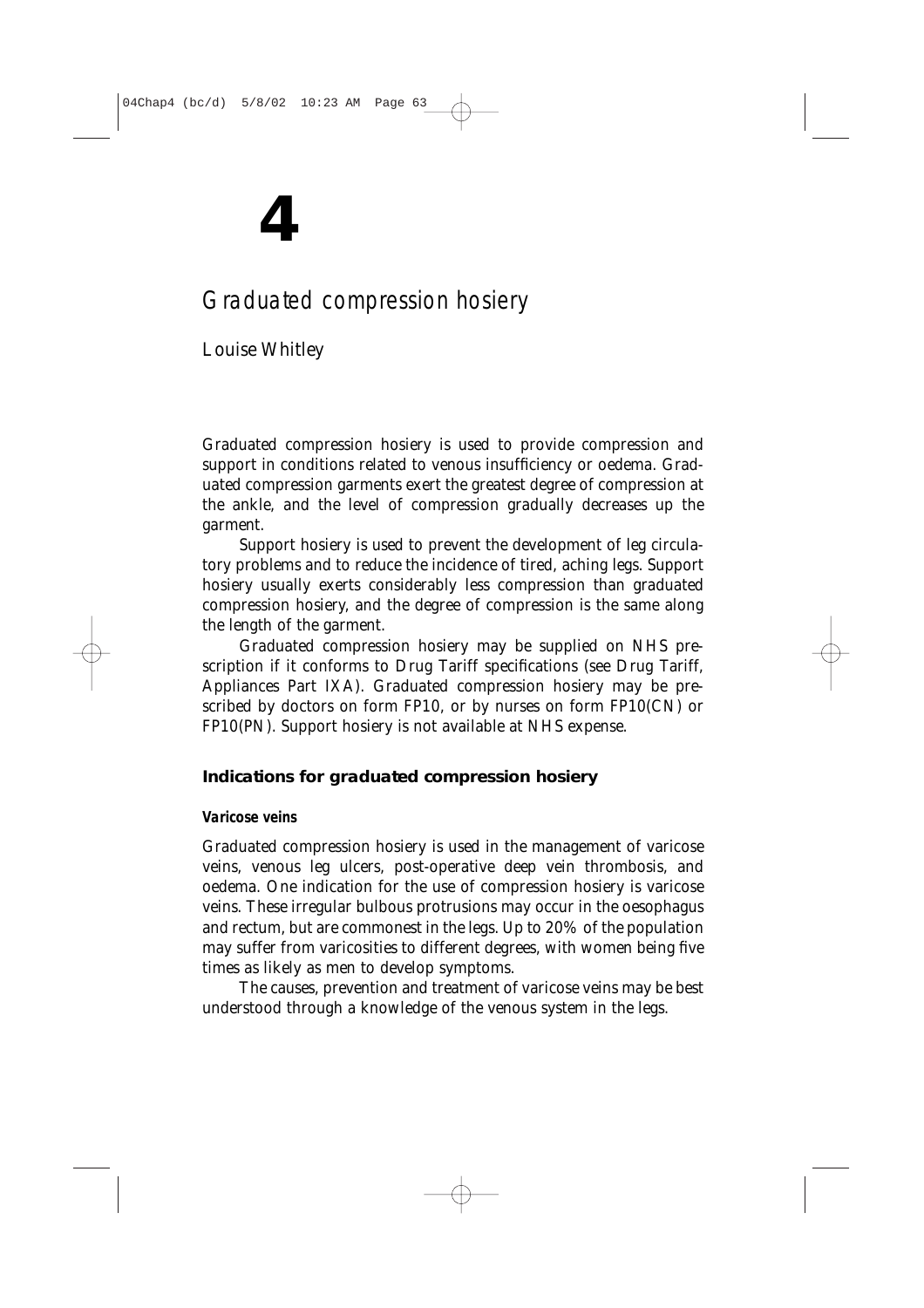# *Relevant physiology*

When a person is standing, the flow of venous blood returning to the heart from the lower limbs must take place against gravity. Blood flows from the surface tissue capillaries to the short and long saphenous veins, which lie outside the main muscle mass of the leg (Figure 4.1). The long saphenous vein ascends on the inside of the leg; the short saphenous vein drains blood from the outside areas of the leg. The veins pass through the fibrous sheath which encases the muscle mass of the leg. The long saphenous vein penetrates the muscle sheath near the groin, and the short saphenous vein penetrates the sheath behind the knee. As these



Figure 4.1 The veins of the leg.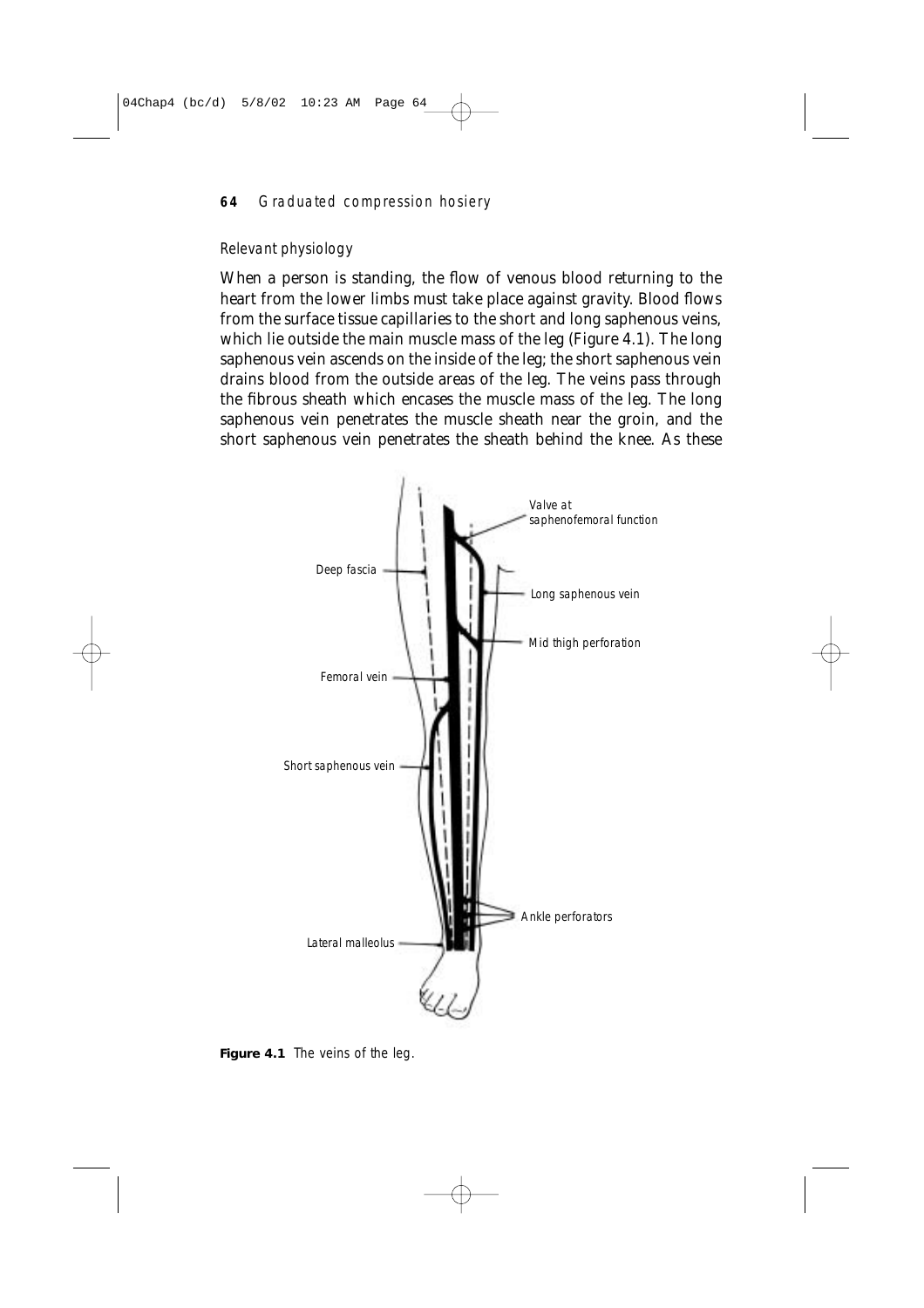Indications for graduated compression hosiery **65**

veins lie outside the main muscle mass of the leg, the walls of the saphenous veins contain a greater proportion of muscle than other veins of comparable diameter.

The inward and upward movement of the blood continues via communicating or perforator veins to the deep veins that lie within the leg muscle. The small perforator veins, which link the saphenous veins with the deep veins, contain a non-return valve at the point where they penetrate the muscular fibrous sheath (see below). The unidirectional flow of blood is aided by a number of factors:

- Bicuspid valves, which occur at intervals along the veins
- The residual pressure in the venous system from the heart contraction (normally about 16 mmHg), which exerts a mild upward force
- The blood within the deep veins is propelled along by contractions of the leg muscle (the calf muscle pump)
- The pressure within the thorax is less than that in the external environment. A partial 'suction' effect therefore acts to draw blood up from the legs. The increased abdominal pressure that occurs during pregnancy reduces this effect, predisposing expectant women to the development of varicosities.

Varicose veins may develop as a result of detrimental effects on one or more of the above factors. Other positively identified contributory factors are described below.

# *Contributory factors*

*Genetics* There is often a well-defined family history of varicose veins. Genetic disposition may even lead to the occurrence of varicosities in identical positions on the legs of a mother and her offspring. This may be partially explained by the observation that the distribution and number of the valves in leg veins may be genetically determined.

*Hormones* Oestrogens and progestogens exert a relaxant effect on smooth muscle. The relatively high proportion of smooth muscle in the walls of the saphenous veins predisposes them to hormonal relaxation and therefore increases the susceptibility to pooling of blood and valvular damage. The importance of hormonal influences on the occurrence of varicose veins is further highlighted by the cyclical development of symptoms in many women. In addition, women are up to five times more likely to develop the condition than are men, and painful symptoms are restricted almost entirely to women.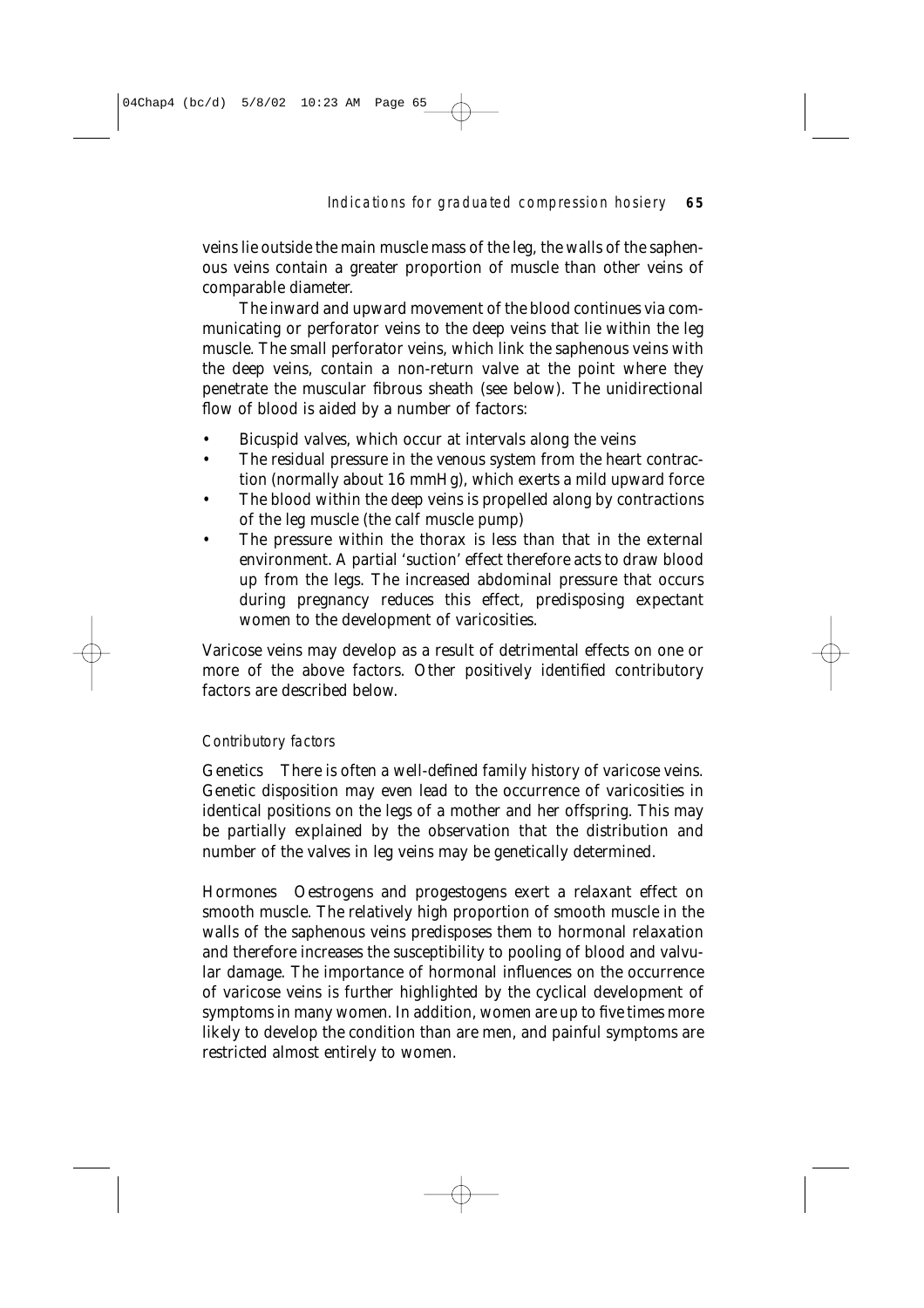*Pregnancy* Hormonal changes in early pregnancy and the pressure of the baby on the pelvic veins in the later stages may cause varicose veins. After delivery most varicosities disappear spontaneously, although the mother may be predisposed to redevelop the condition in later life.

*Deep vein thrombosis* Thrombotic episodes produce obstructions in the deep veins of the leg. The valves in the deep veins are frequently involved and may become ineffective through fibrosis. As a result, blood develops retrograde flow through the deep veins, increasing the pressure on and reducing the competency of valves in the perforating and superficial veins. Pooling of the blood occurs, producing the characteristic varicosities.

*Posture* Prolonged standing (e.g. at work) may accelerate the development of varicosities. Lack of movement when standing leads to prolonged, unvaried pressure exerted by the leg muscles on the deep veins. This increases the resistance to the return of blood through the venous system and exerts increased pressure on the valves of the perforating and superficial veins.

*Abdominal masses* The presence of a large bulk within the abdomen over a long period of time can generate pressure changes within the venous system. Abdominal tumours may be a precipitating factor, and it has also been suggested that chronic constipation or obesity may predispose susceptible individuals to the development of varicose veins.

#### *Symptoms*

Varicose veins may be associated with aching, fatigue, and a feeling of warmth in the affected veins. Symptoms do not correlate well with the severity of the varicosity: patients with mild varicose veins may experience severe pain, whereas those with severe leg involvement may be asymptomatic. Elevating the leg relieves symptoms. Many patients are concerned by the appearance of varicose veins and find them cosmetically unacceptable.

Complications may occur. These include eczema or changes in the colour of the skin. If there is incompetence of the deep veins, oedema may occur. Ulceration may also develop. Ulcers caused by varicose veins tend to be small, superficial, and extremely painful; those due to deep vein incompetence are usually larger.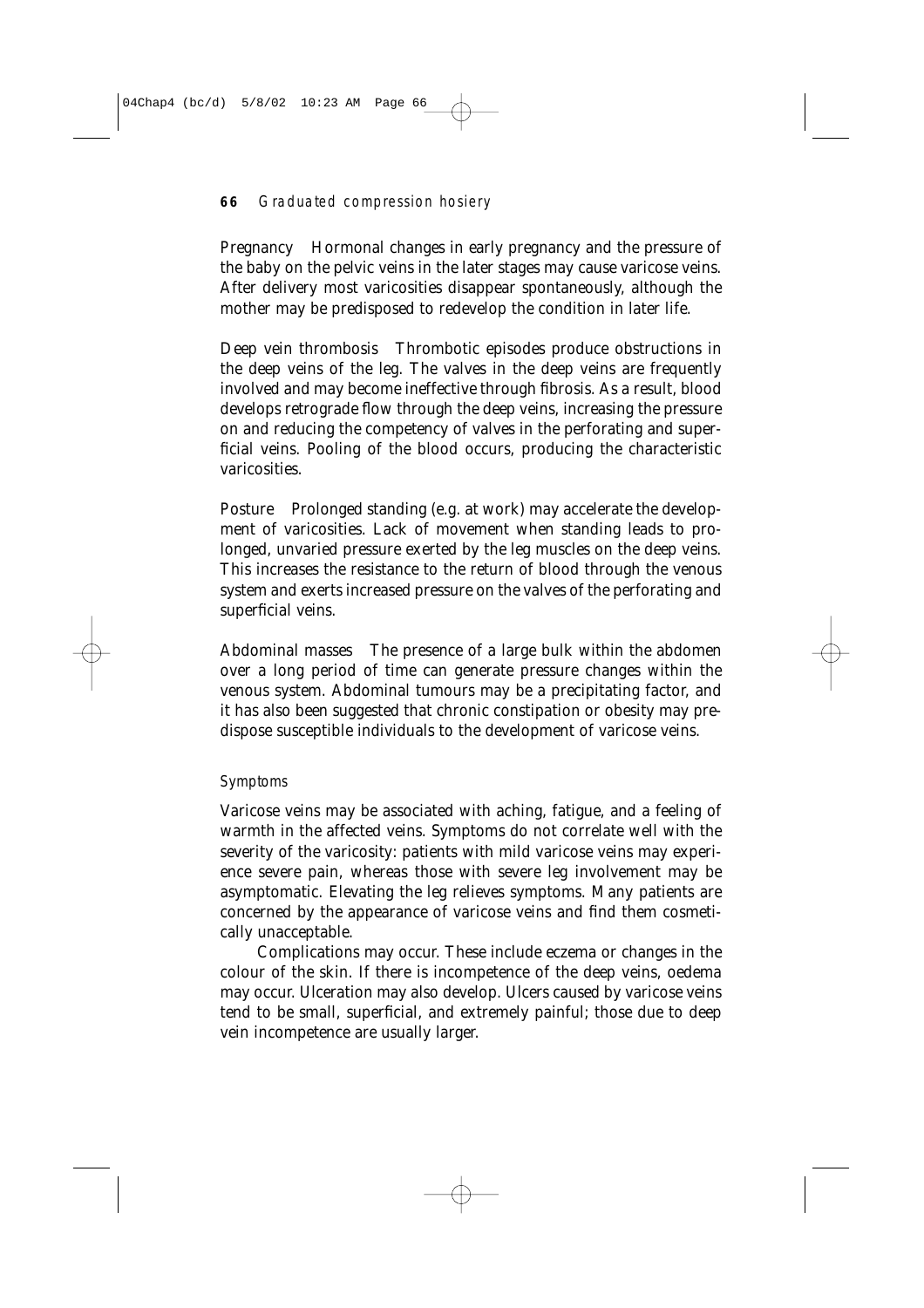# *Treatment options*

Pharmacists are concerned primarily with the use of graduated compression hosiery to alleviate varicose symptoms, but a brief account of other treatment methods is also relevant.

Varicose veins may be treated in one of three ways, although physical compression is invariably a component of compression sclerotherapy and surgery:

- Compression sclerotherapy
- **Surgery**
- Physical compression.

*Compression sclerotherapy* In varicose veins, retrograde flow of venous blood through damaged valves (usually in the perforating veins) leads to pooling of blood in the superficial system. The aim of sclerotherapy is to shut off these damaged channels by local injection of an irritant material into an emptied vein. The irritant damages the inner wall of the vein and produces a microscopic clot. The two walls of the vein are clamped firmly together with a crepe bandage, which should ideally remain in place for four to six weeks. Graduated compression hosiery can be used over the bandage to help to keep it in place and to apply consistent pressure to the whole limb. It may also help prevent recurrence.

Walking is an essential part of postoperative care, and patients who are unable or unwilling to exercise fully after sclerotherapy (e.g. by walking on average four miles a day) are often deemed unsuitable for this treatment. Despite the relative ease of treatment (which may be done on an outpatient basis), the procedure is unsuccessful in 30% of patients.

*Surgery* Surgery may be indicated if varicosities are extensive or sclerotherapy has proved unsuccessful. If the superficial veins are grossly dilated, surgery may be carried out. The most commonly used surgical procedures are ligation and stripping.

After surgery, the limb is dressed and firmly bandaged. It is recommended that walking should be resumed as soon as possible after surgery, and that the bandaging is left undisturbed for up to five days. Bandaging may be required for a subsequent period of 10–14 days.

There is a relapse rate of about 20% with this form of treatment. This may be partially attributed to the increased stress to which the remaining veins are subjected as the venous blood finds alternative routes back to the heart. The use of graduated compression hosiery postoperatively can significantly reduce the recurrence of varicose veins.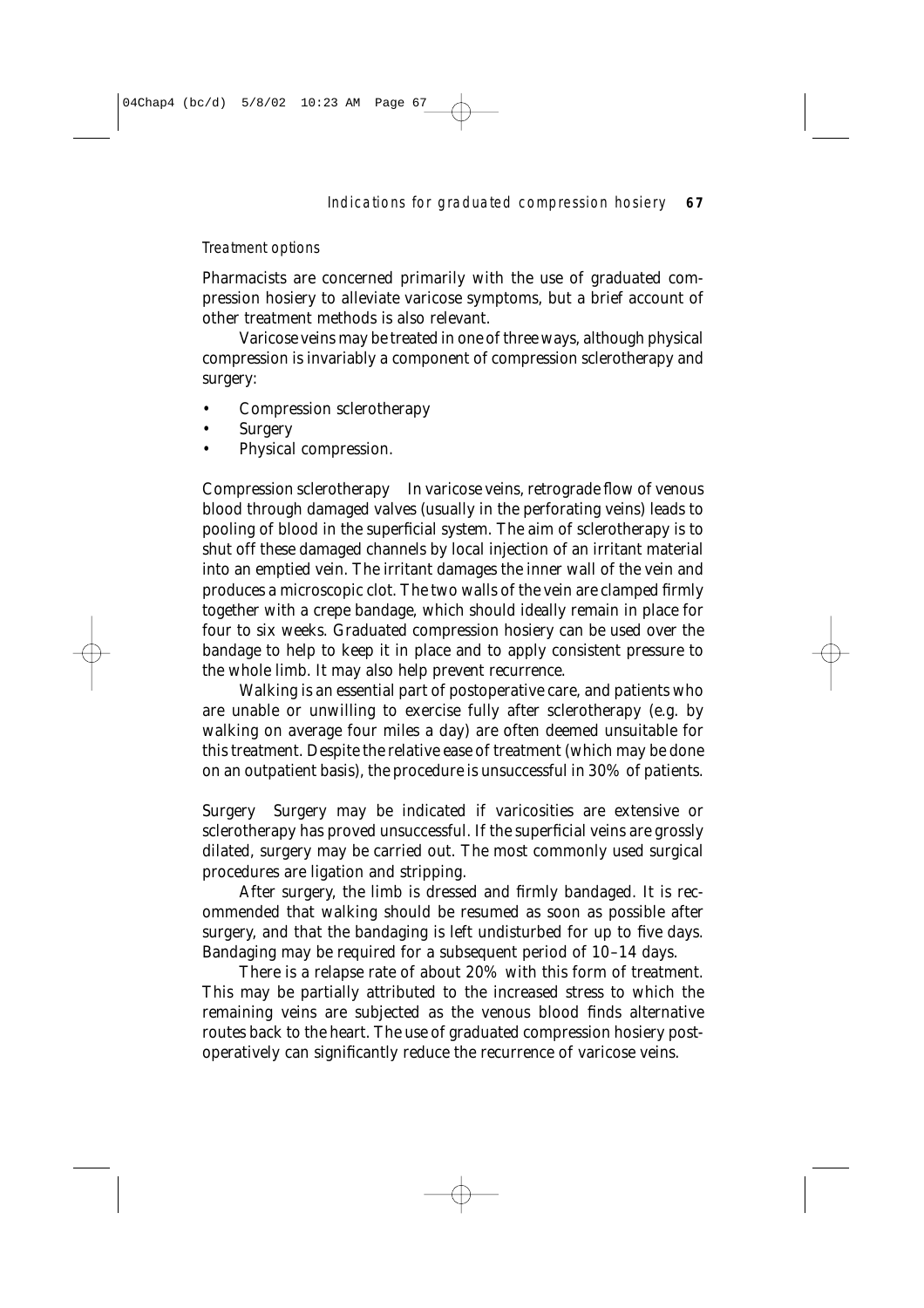*Physical compression* The use of physical compression is a conservative measure which in no way cures varicose veins but aims to prevent their deterioration. However, in view of the relapse rate for sclerotherapy and surgery, the use of compression alone may be considered acceptable in many cases. This is particularly so in the early stages of the condition, in pregnancy, and also where the above techniques are contraindicated (e.g. in immobile or incapacitated patients).

Compression is beneficial to a patient with reduced venous function for a variety of reasons. Distension of the superficial veins caused by the presence of high internal pressure may be reduced and the accompanying aching and pain may be alleviated. The application of external pressure may also lead to an improvement in venous valve function.

Prevention of the development of oedema and improvements in the action of the calf muscle pump may also be possible, even with garments that produce only limited raised pressure at the ankle.

Compression may be achieved with bandages or with graduated compression hosiery. However, when a bandage is applied to the limb it is difficult to gauge what pressure is being exerted. Bandages may also be cosmetically unacceptable to patients. Tubular bandages are not appropriate when graduated compression is required.

# **Venous leg ulcers**

Leg ulcers are a common and recurring problem. They occur in 1.5–3 per 1000 of the general population, increasing to about 20 per 1000 in those over 80 years of age. Leg ulcers are strongly associated with venous disease, but a fifth of patients have arterial disease, either alone or in conjunction with venous disease. Patients with arterial disease must be distinguished from those with venous disease, as their management differs. The use of compression hosiery in patients with arterial disease should be avoided, as it may cause necrosis and further ulceration; in severe cases amputation may be necessary. Compression hosiery should be used with caution in those with diabetes mellitus or rheumatoid arthritis, as these patients are susceptible to small vessel disease.

Most leg ulcers are managed in the primary care setting by GPs and community nurses. Compression therapy is the treatment of choice for most venous leg ulcers. The ulcerated area should be kept clean and debrided if necessary. Although dressings are not thought to enhance healing, they are useful to absorb exudate, control odour, relieve pain and promote re-epithelialisation. Compression may be applied in the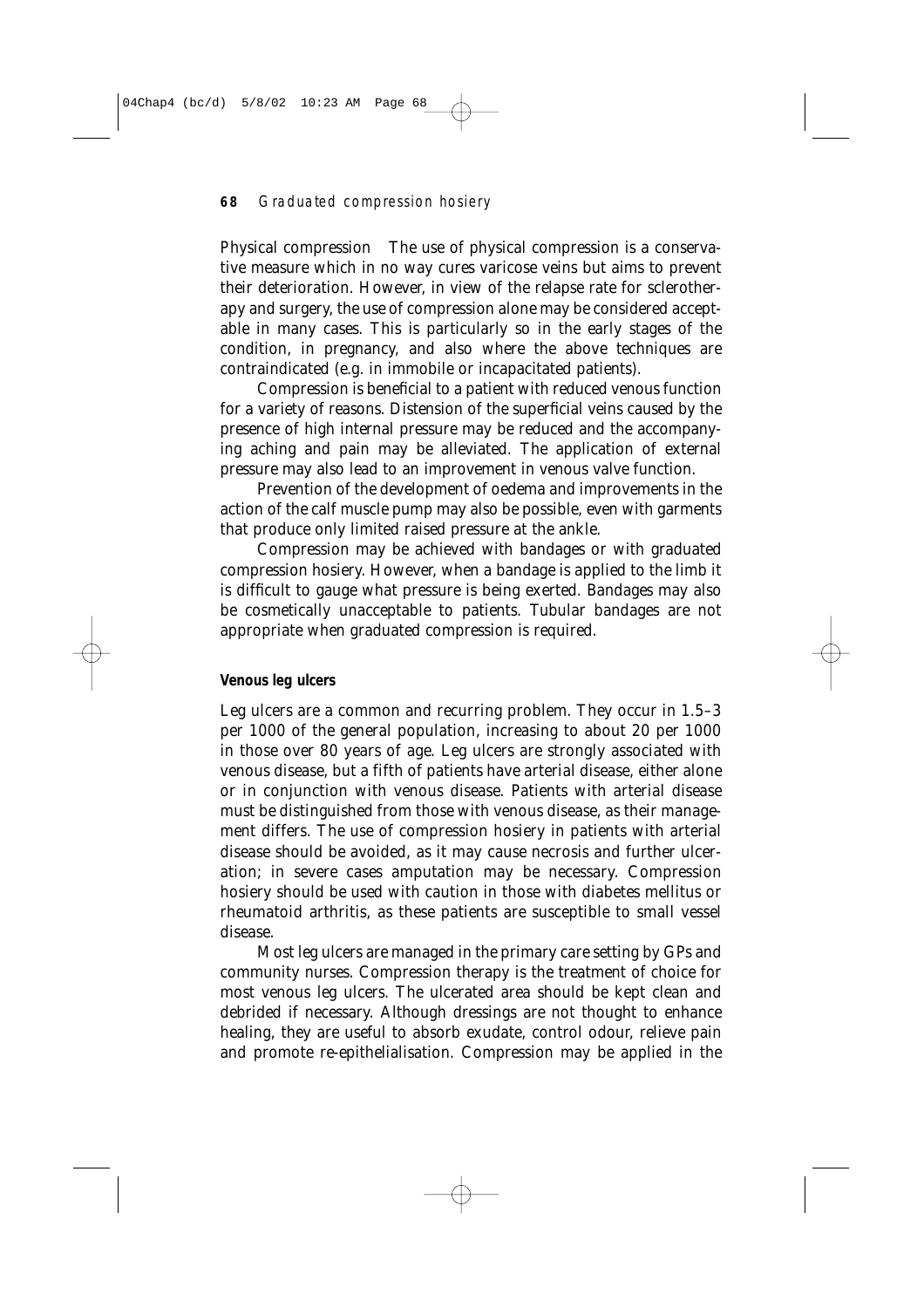# Indications for graduated compression hosiery **69**

form of compression bandages, graduated compression hosiery or both. Graduated compression hosiery has been shown to aid healing of venous ulcers. It is thought that it may also help to prevent recurrence, although evidence of the latter is more limited. There is some evidence that pentoxifylline used with compression therapy may be beneficial in ulcer healing. Topical applications should be avoided if possible, but metronidazole cream or gel and activated charcoal dressings are helpful in reducing odour in heavily colonised ulcers.

#### **Prophylaxis of postoperative deep vein thrombosis**

Deep vein thrombosis (DVT) in the lower limb and pelvic veins may occur following prolonged immobility after surgery or a medical illness. Graduated compression hosiery has been shown to reduce the incidence of DVTs in these patients. Antiembolism stockings (TED stockings) may be used for this purpose, but these are not allowed on NHS prescription.

#### **Oedema**

Oedema is a characteristic of several disease states, including heart failure, renal impairment and various malignancies (often due to lymphatic obstruction). Where possible, the underlying cause of the oedema should be identified and treated. However, in many patients oedema persists, and the use of graduated compression hosiery may be beneficial.

Lymphoedema is a chronic swelling that occurs because of inadequate lymph drainage. It may be due to congenital abnormalities of the lymphatic system or to damage to this system following infection, malignancy, surgery or radiation. The management of lymphoedema has four main components:

- Skin care to reduce the risk of infection and to maintain the condition of the tissue
- External support/compression to reduce lymph formation and encourage lymph drainage
- Exercise to maximise lymph drainage
- Lymphatic drainage proximal to the swelling to stimulate drainage and to siphon away from the oedematous region.

Specialist garments are available to provide support/compression for patients with lymphoedema, but these are not available on NHS prescription.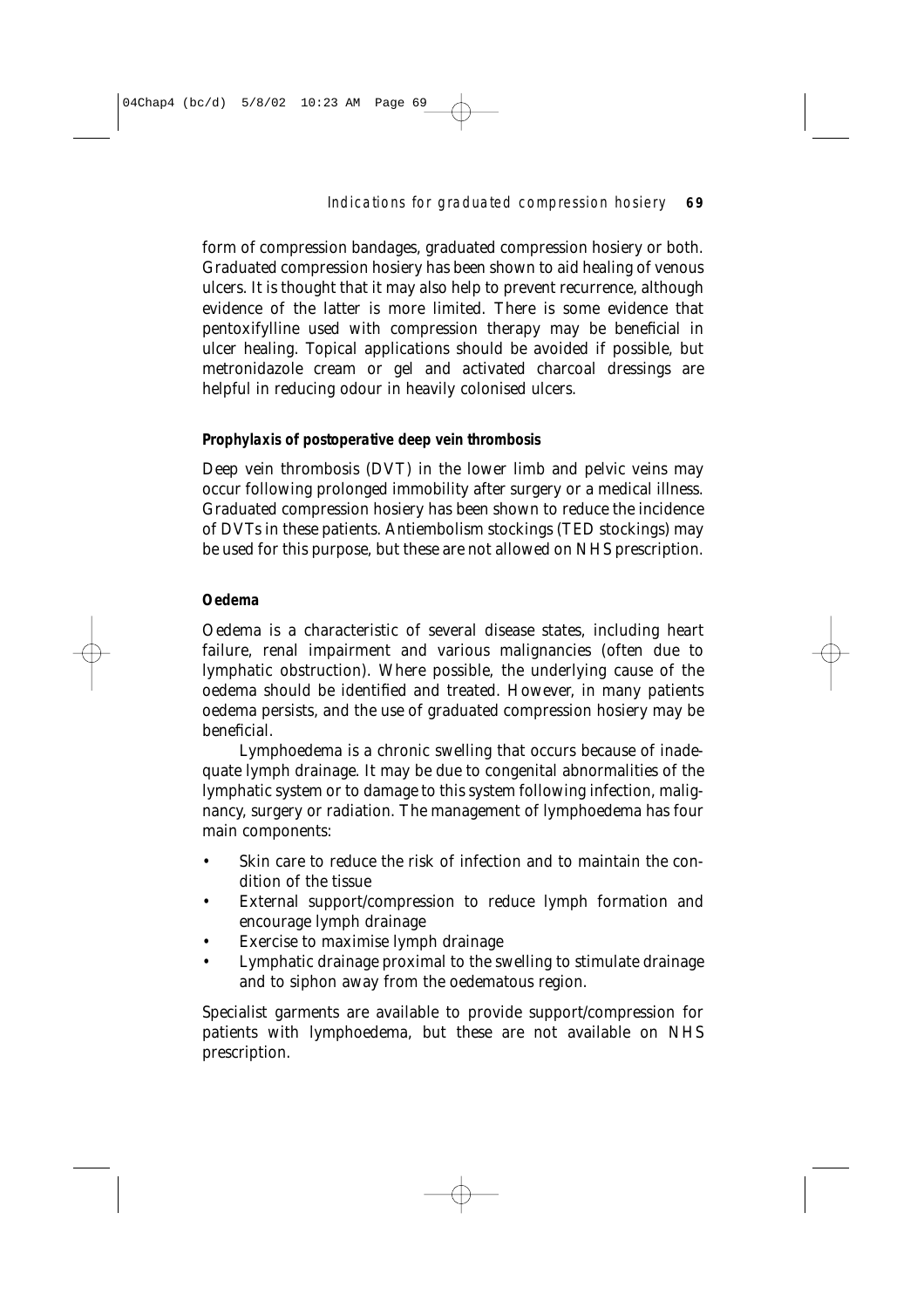# **Standards for graduated compression hosiery**

A British Standard (BS 6612) for graduated compression hosiery was introduced in July 1985. Its introduction was made possible by the development of a suitable testing device, the Hosiery and Allied Trades Association (HATRA) hose pressure tester. Previously, the degree of compression exerted by individual garments could not be reliably assessed and the manufacture of hosiery was largely empirically based. The degree of pressure exerted by a garment can now be accurately defined.

The British Standard specifies that graduated compression hosiery must exert a minimum pressure of 6 mmHg at the ankle when the patient is standing, and that the degree of compression must decrease up the leg in order to prevent the garment exerting a tourniquet effect.

Hosiery compression profiles are defined in terms of the pressure exerted by garments at the ankle and the relative pressures at the calf and thigh, as outlined in Table 4.1.

**Table 4.1** Pressure exerted by garments at the ankle and the relative pressures at the calf and thigh

| Ankle compression<br>value (mmHg) | <b>Proportion of ankle</b><br>compression at calf $(\%)$ | Proportion of calf<br>compression at thigh (%) |  |
|-----------------------------------|----------------------------------------------------------|------------------------------------------------|--|
| $6 - 10$                          | < 100                                                    | ${<}100$                                       |  |
| $11 - 18$                         | 80 max                                                   | 85 max                                         |  |
| 19 and over                       | $70 \text{ max}$                                         | $70 \text{ max}$                               |  |

No upper limit is specified in the British Standard for ankle pressure. However, it is recognised that pressures of 40 mmHg and more may prevent arterial blood from reaching the distal part of the limb.

In addition to defining the pressure requirements, BS 6612 also states that the garment must be capable of exerting at least 85% of its original pressure after having been washed 30 times. The expected life of each garment is at least three or four months.

# **Types of graduated compression hosiery**

Historically, a bewildering array of garments was available, some of which are listed below:

- Two-way stretch, standard elastic yarn, circular knit, nylon
- One-way stretch, seamless fine thread
- Lightweight elastic net (closed or open heel).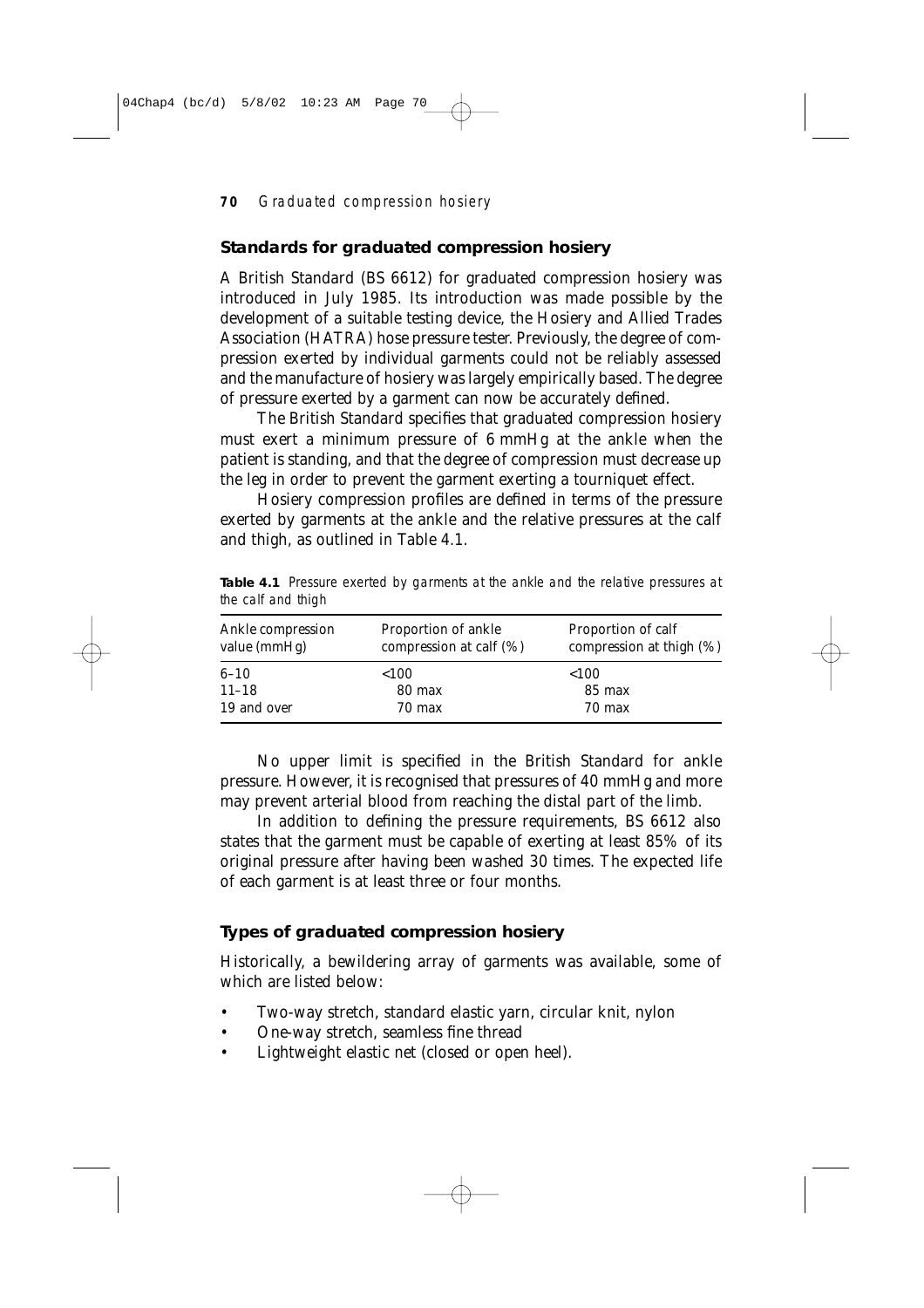Types of graduated compression hosiery **71**

The introduction of British Standard 6612 considerably simplified the range of product categories. Garments are now classified according to the mean pressure exerted at the ankle, as described in Table 4.2.

Table 4.2 Classification of garments according to mean pressure exerted at the ankle

- Class I Mean ankle compression 14–17 mmHg (formerly lightweight elastic yarn). These garments are used for light or mild support in cases of early or superficial varices. They are also used for prophylaxis and treatment of varicose veins in pregnancy
- Class II Mean ankle compression 18–24 mmHg (formerly standard elastic yarn). These garments provide medium support for the treatment of mild oedema, the prevention and treatment of ulceration, and for varicosities occurring during pregnancy. They can also be used after surgery or sclerotherapy
- Class III Mean ankle compression 25–35 mmHg (formerly known as one-way stretch). Class III garments provide the strong support necessary for gross varices, severe oedema, and venous insufficiency after deep vein thrombosis. They can also be used with dressings in the treatment of chronic leg ulceration, and for the prevention and recurrence of such ulcers

The range of garments has also been simplified (Figure 4.2). Previously, anklets, kneecaps, leggings, below-knee stockings, above-knee stockings and thigh stockings were available, although not all were



Figure 4.2 Graduated compression hosiery garments.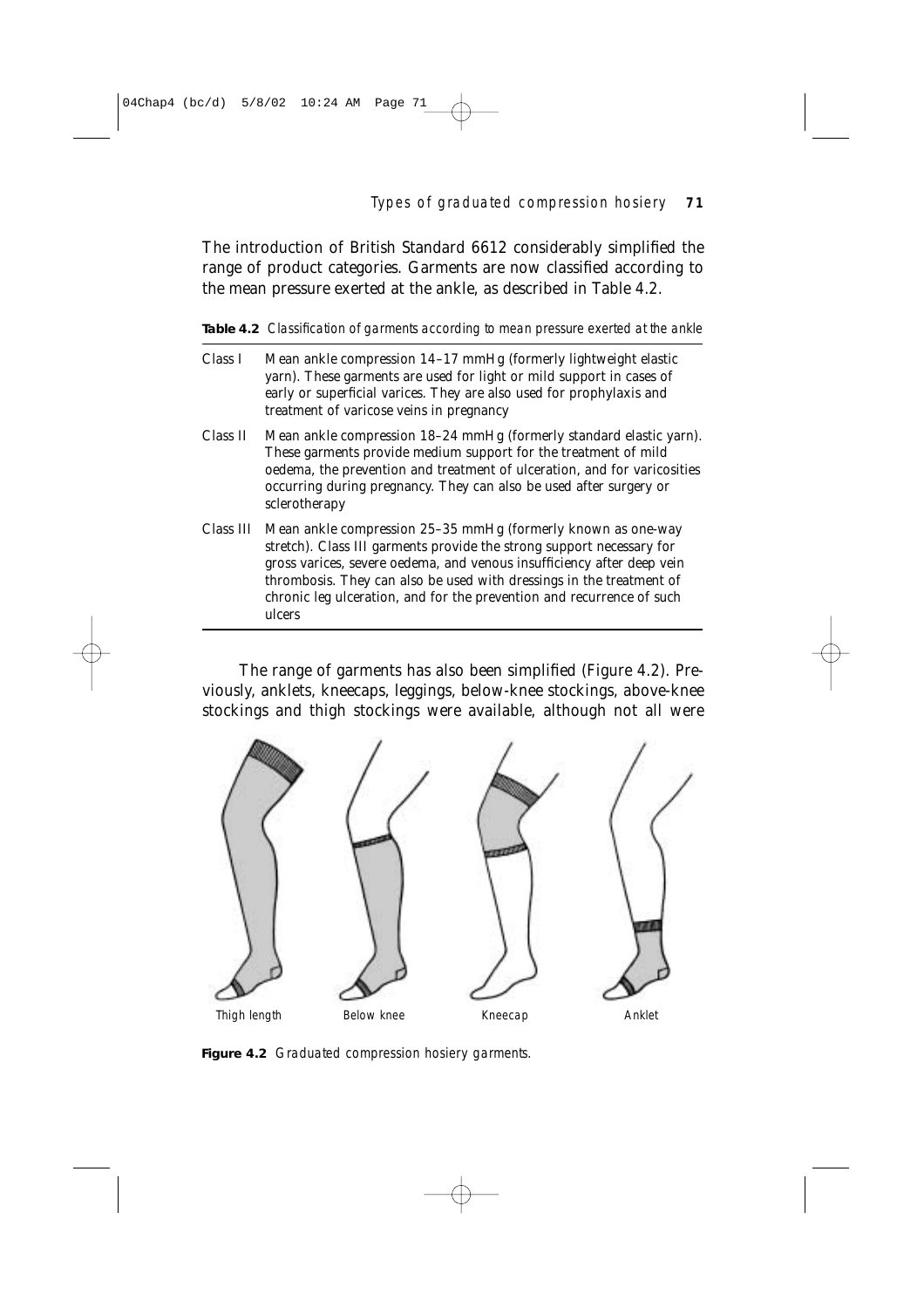available in all materials or special types of knits. The garments available for use in the prevention and treatment of varicose veins are now restricted to thigh stockings and below-knee stockings.

Anklets (socks) and kneecaps are also available in class II and class III compression profiles, although they are supplied primarily for sports injuries, strains and other non-varicose conditions.

Garments may be fully footed or have open heels or toes. The use of modern fibres has also increased the range of hosiery colours. Darker shades are now available, and these may encourage compliance in men as the garments are virtually indistinguishable from socks.

#### **Hosiery accessories**

Most garments are manufactured with a more highly elasticated portion at the upper end as an aid to keeping the hosiery in position. As tights cannot be prescribed by doctors, the use of a suspender belt (Figure 4.3) may be needed to ensure that thigh-length stockings stay in place during normal exercise. Some women may already possess a suspender belt which can be used for this purpose. For those who do not, and for men prescribed thigh-length garments, a one-size suspender belt is available. The belt consists of a rigid, two-piece waistband with adjustable fastening. Four suspenders are sewn to the outside of the waistband.

An alternative usually more acceptable to men is the Y-shaped suspender, which can be fastened to buttons sewn in the trouser lining. The forked ends hang downwards to the top of the stocking. Suspenders are





**Figure 4.3** Suspenders for graduated compression hosiery.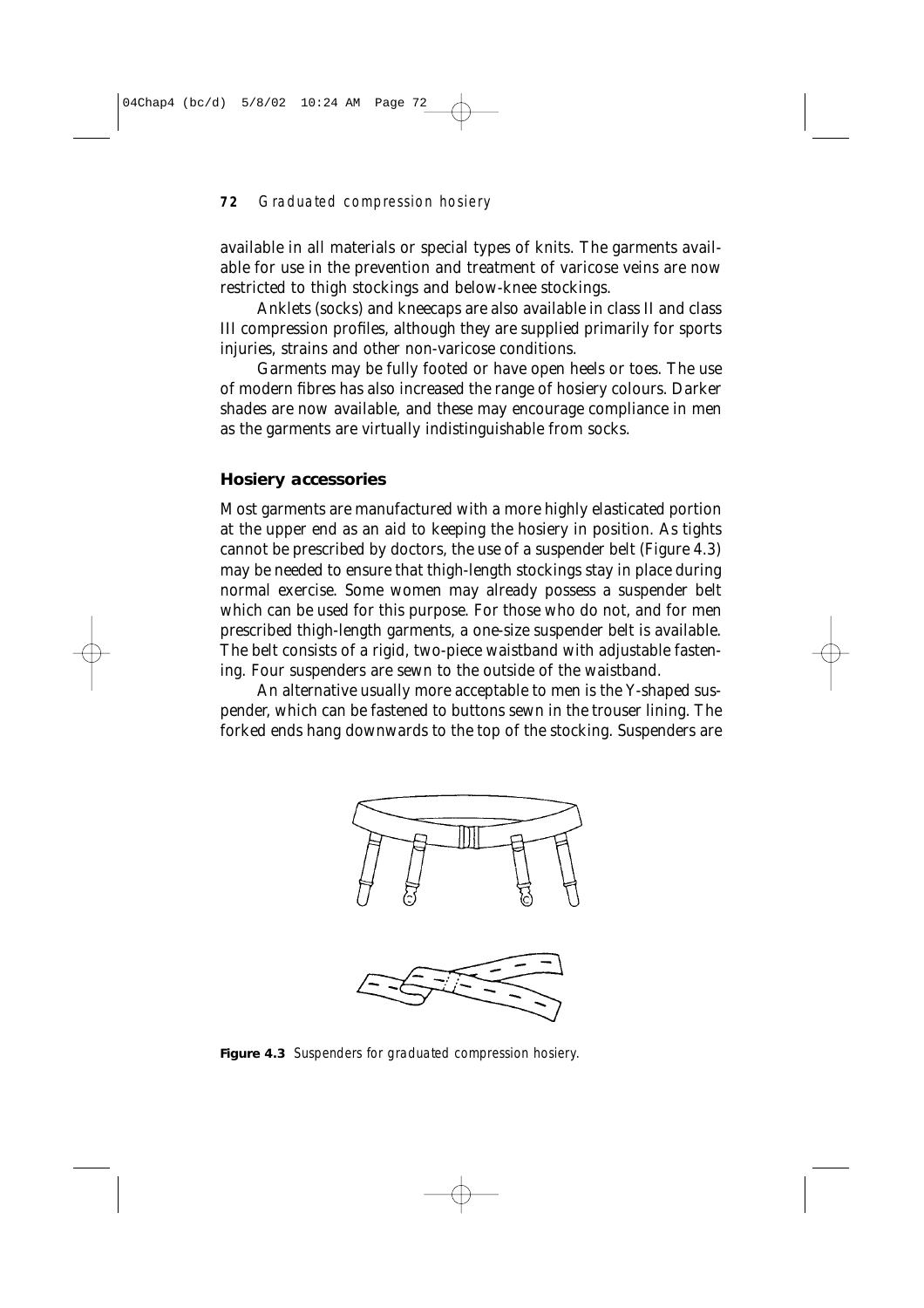automatically supplied for any thigh-length garment for men, but the doctor must order them separately for women.

# **Selecting the correct hosiery**

The choice of the appropriate graduated compression garment depends on the indication, the area affected, and whether the patient is male or female. The doctor may order the garment in terms of the degree of compression required (mild, moderate or strong) or by the compression class (I, II, or III/1, 2 or 3).

Severe varicosities require a greater degree of compression than mild varicosities. The choice of the correct garment is determined by the position of the varicosities. The garment should preferably reach the highest level of the varices and extend at least 5 cm above that level.

Whereas the choice previously lay between nylon-covered or cottoncovered garments, the introduction of modern materials has limited the choice primarily to colours. Even when hosiery is concealed (e.g. beneath trousers) dark shades may be more appropriate for men, so that even thigh-length garments give the outward appearance of ordinary socks.

#### **Measuring and selecting the correct size of hosiery**

In all cases, the usefulness of the hosiery product is entirely dependent on the accuracy of the limb measurements and the correct selection of garments based on those measurements. The following guidelines will ensure that the correct garment is chosen:

- Measurements should be taken as early in the morning as possible, preferably before the patient has been standing for long or taken any exercise. These precautions ensure that the leg has not swollen. If such precautions are not practicable and the patient has walked to the pharmacy, the limb should be rested in a horizontal position for as long as possible before the measurements are taken.
- All manufacturers produce diagrams to indicate the number and position of measurements necessary for satisfactory fitting. Circumference measurements are commonly taken at the top of the thigh (for thigh-length stockings only), the knee, the calf and the ankle. The length of the foot may also be included.
- Measurements should be taken next to the skin and should be accurate to the nearest 5 mm; they should not be taken from old garments. Measurements should be taken starting at the top of the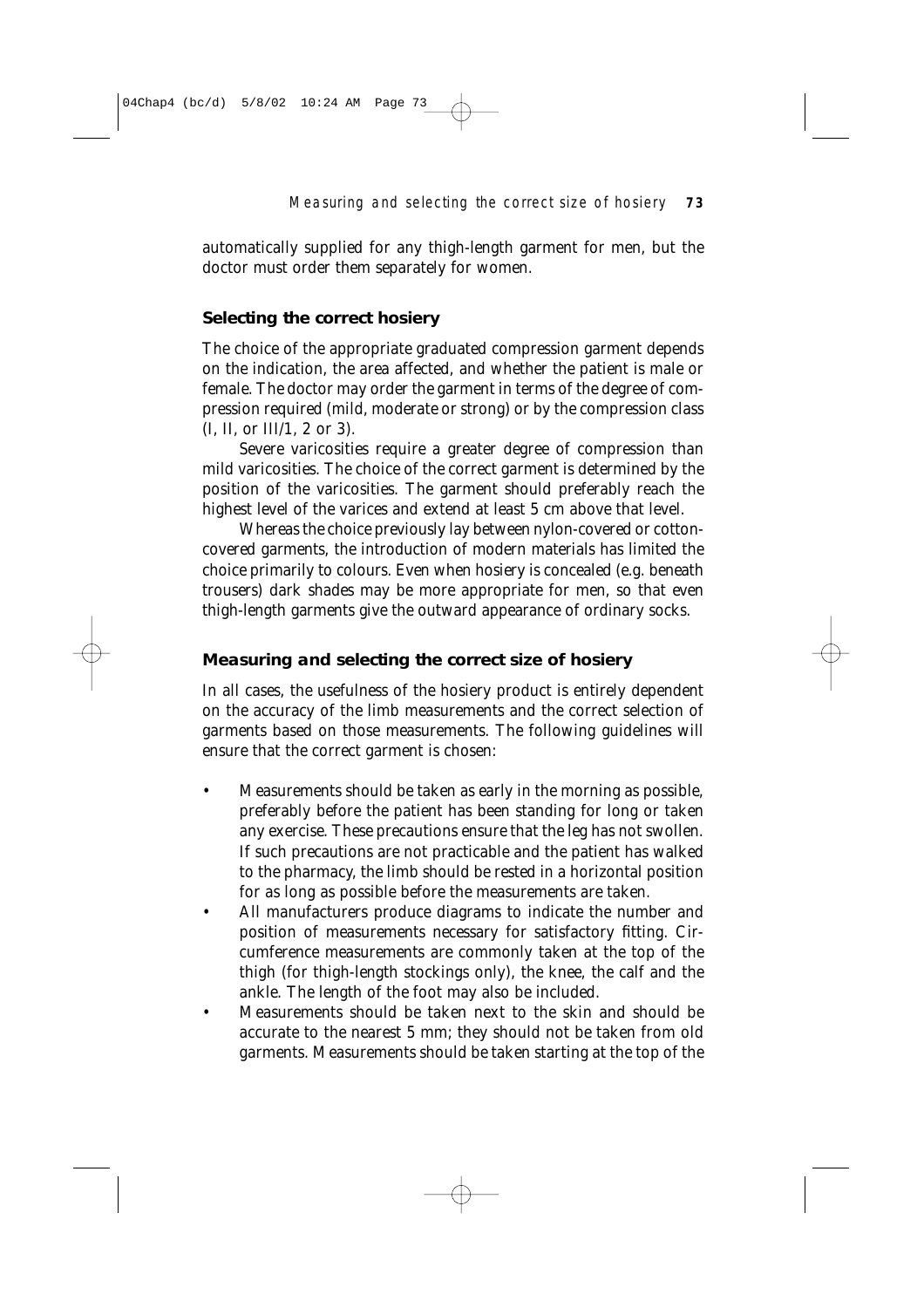limb and working downwards, to prevent undue concern to the patient about where the highest measurement may be. A female member of staff should be present if a male pharmacist is measuring a female patient.

Measurements must not be adjusted to take into account differences in the pressure required to be exerted along the garment. All pressure differences are incorporated into the hosiery during manufacture. If a pair of garments is ordered, individual measurements of each limb must be taken. Most healthy legs can vary slightly in diameter and such differences may be accentuated by the presence of varicosities of varying severity. Each time a new prescription is issued the patient should be measured, as changes in size may occur.

When the measurements have been recorded, manufacturers' charts should be consulted. Most charts give a range of values (in centimetres or inches, or both) for the individual measurement points. The correct size of garment can be selected by choosing the size within whose ranges all the measurements lie (Figure 4.4). For example, a patient's measurements for the points on the Scholl Ultima chart shown here might be: A – 45 cm; B – 34 cm; C – 25 cm; D – 24.5 cm. Although measurements A and B could apply to small and medium sizes, measurements C and D clearly fall exclusively within the ranges of the medium-sized garment, and this would be the appropriate size.

|         | <b>SIZE</b>  | S                                     | М                            |                                                   | <b>XL</b>                                                                         |
|---------|--------------|---------------------------------------|------------------------------|---------------------------------------------------|-----------------------------------------------------------------------------------|
| A >     | $\mathbf{A}$ | $16" - 20"$<br>40.5cm-52cm            | $17 - 21$ "<br>43cm-54cm     | $19" - 23"$<br>48cm-59.5cm                        | $21 - 25$<br>53cm-65cm                                                            |
| B >     | B            | $12" - 14"$<br>30.5cm-36.5cm          | $13" - 15"$<br>33cm-39cm     | $14" - 16"$<br>35.5cm-41.5cm                      | $15" - 17"$<br>38cm-44cm                                                          |
| $c \ge$ | $\mathbf C$  | $7\frac{3}{4}$ "-9 $\frac{1}{4}$ "    | $8\frac{1}{2}$ – 10"         | $9\frac{1}{4}$ "-10 <sup>3</sup> / <sub>4</sub> " | $10" - 11\%"$<br>19.5cm-24.5cml21.5cm-26.5cml23.5cm-28.5cml25.5cm-30.5cml         |
|         | D            | $8" - 8\frac{1}{2}"$<br>20.5cm-22.5cm | $9" - 9\%"$<br>$23cm - 25cm$ | $10" - 10\frac{1}{2}$                             | $10\frac{1}{2}$ "-11 <sup>3</sup> / <sub>4</sub> "<br>25.5cm-27.5cm 26.5cm-30.5cm |

**Figure 4.4** Scholl Ultima measuring chart for graduated compression hosiery (courtesy of Scholl).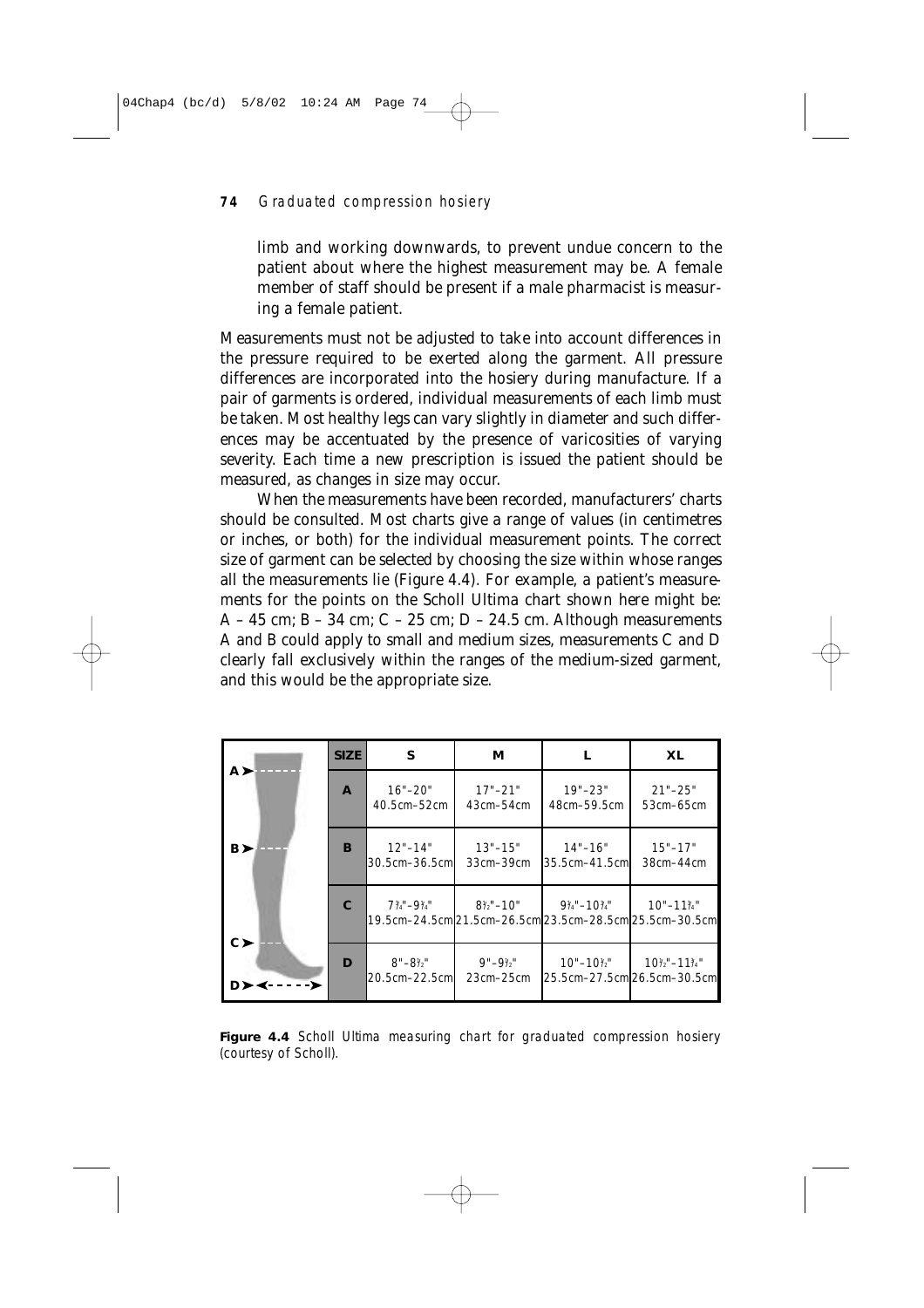#### Care of graduated compression hosiery **75**

In 95% of cases the measurements taken are likely to conform to one of the stock sizes produced by a manufacturer. Where the measurements are significantly different, garments must be made to measure. Made-to-measure garments are available in all three compression classes.

Despite improvements in the appearance and comfort of graduated compression hosiery compliance is still poor. It may be helpful to reinforce the importance of wearing the garment and to discuss any concerns the patient may have.

# **Fitting and removing hosiery**

04Chap4 (bc/d) 5/8/02 10:24 AM Page 75

If the garment is fitted with confidence and ease, any apprehension the patient may have over wearing the hosiery could be reduced. Correct fitting is also essential to ensure the maximum life of the garment. The sequence of events in fitting and removing the garment is illustrated in Figure 4.5, and the following points should be taken into consideration:

- Everyday hose should be removed and, if required, the leg may be lightly coated with powder.
- The patient should remove all sharp objects (e.g. rings and bracelets) and trim long and rough nails on both fingers and toes.
- The garment should be turned inside-out as far as the heel pouch. The heel should be laid flat so that the foot may slip in easily and the toes and heel be correctly positioned.
- The rest of the garment should be eased over the foot and ankle, ensuring that it does not become bunched at any one point as severe discomfort may result. The garment may then be gently pulled up the leg, but care should be taken not to damage the fibres with the fingers or nails.

Stocking aids are available for patients who find it difficult to put their stockings on, but these are not allowed on NHS prescription.

Removing the hosiery is usually easier than putting it on. The garment should be peeled down as far as the ankle, in effect turning it inside-out. It can then be removed from the leg by gently pulling the toe portion.

# **Care of graduated compression hosiery**

If the manufacturer's instructions for fitting and removing graduated compression hosiery are followed, garments may have a useful life of up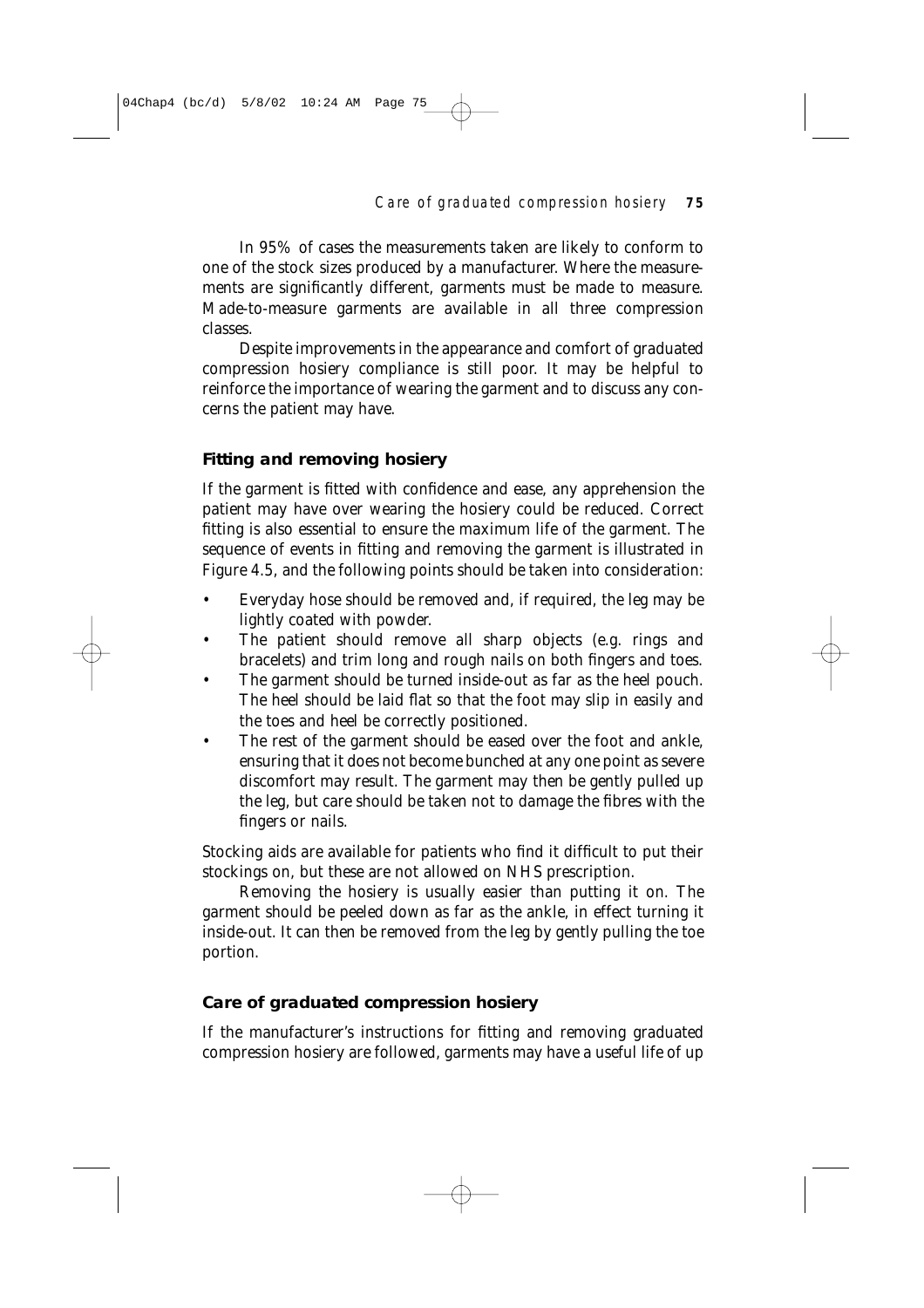- Turn hosiery inside out, leaving foot section tucked in
- Place patient's foot on your knees
- If fitting an open-toe stocking, place a fitting socklet over the foot to help the stocking slide on to the foot.



- Place the first two fingers of each hand inside the foot of the stocking, ease the stocking on to the patient's foot and slide it over the ankle as far as it will go without using undue force
- Stretch the stocking up the leg from the ankle in short sections of 1–2 inches at a time using a slight twisting action



- When the stocking is fitted up to the knee invite the patient to stand and ask them to continue • pulling the stocking from the knee to the thigh in the same way
- The patient should then fasten the stocking to the suspenders



• If used, the fitting socklet should now be removed

Figure 4.5 Fitting the garment (adapted from Scholl Ultima Quick Step Measuring and Fitting Guide, with kind permission of Scholl).

to three months. Prolonged use may lead to a gradual reduction in the compression exerted and the support provided.

Washing instructions must also be followed carefully. Garments should generally be hand-washed in lukewarm water (40ºC) with pure soap-flakes, not detergent. Some garments may be suitable for gentle machine washing (according to manufacturer's recommendations). Temperatures in excess of 50ºC may denature the elastane fibres. Excess water in the garment can be removed by folding the stocking and gently squeezing it. Under no circumstances should it be wrung out or twisted, as this can damage the material. Garments should be dried flat, away from direct heat sources. They should not be hung vertically from a washing line and, when dry, should not be ironed.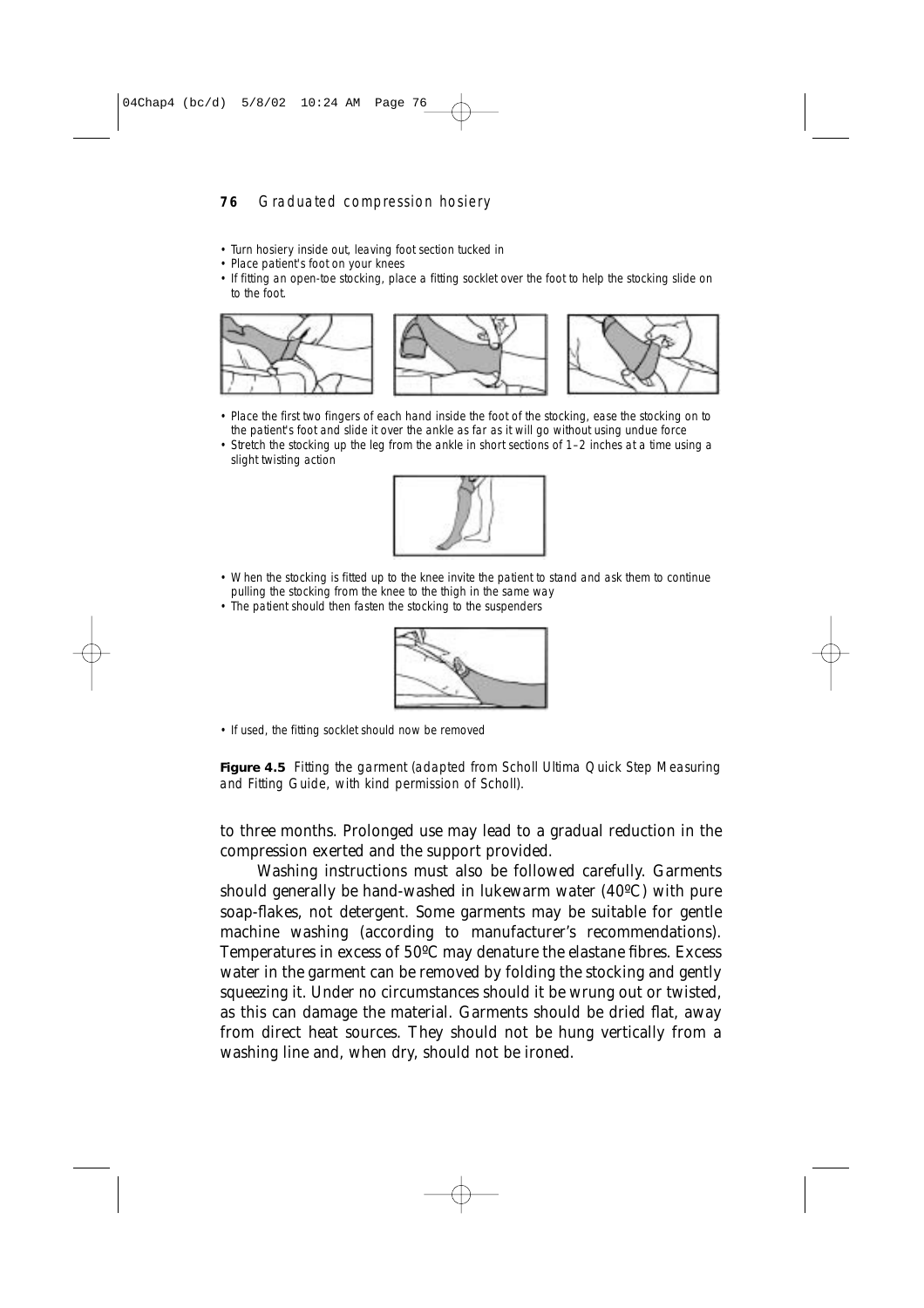Further reading **77**

If the original packaging in which the garment was supplied has been lost, washing instructions may be found on the upper portion of the hosiery.

# **Prescribing information**

The prescriber must specify the following information on a prescription for graduated compression hosiery:

- The quantity of garments required: single (right or left)/pair
- 
- Compression class: I, II, or III

• Accessories (if required).

• Type of garment: e.g. thigh-length stocking

# **Further reading**

Foord-Kelcy G (2001). *Guidelines – Summarising Clinical Guidelines for Primary Care,* Vol 13. Berkhamsted: Medendium Group Publishing.

Haynes B, Glasziou P (2001). *Evidence-based Medicine.* London: BMJ Publishing.

National Pharmaceutical Association (1999). *NPA Guide to the Drug Tariff and NHS Dispensing for England and Wales.* St Albans: National Pharmaceutical Association.

NHS Centre for Reviews and Dissemination, University of York. *Effective health care: compression therapy for venous leg ulcers.* 1997; 3: 1–12.